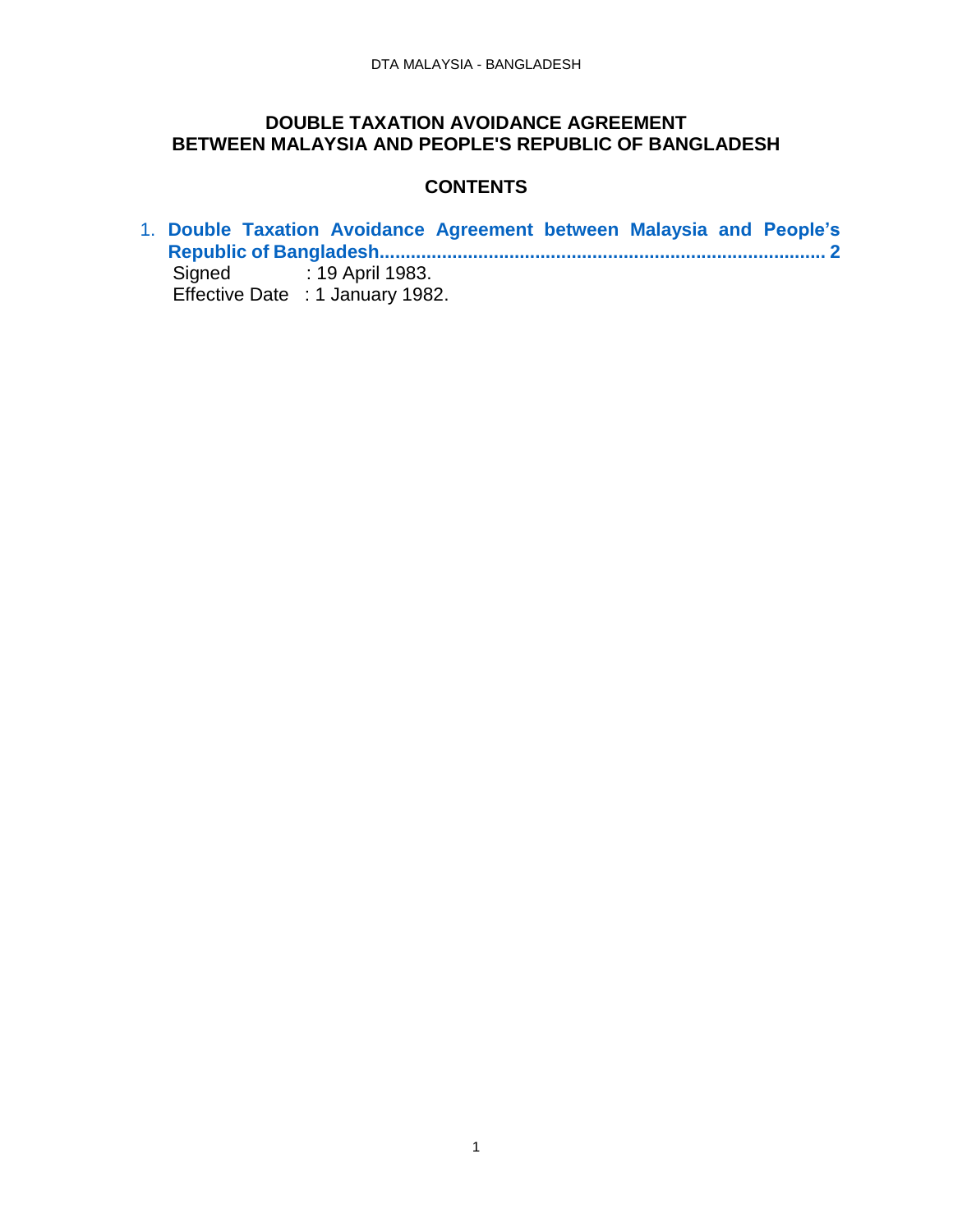<span id="page-1-0"></span>P.U. (A) 113/1984 Signed: 19 April 1983 (Dhaka) Effective Date: 1 January 1982

## **AGREEMENT BETWEEN THE GOVERNMENT OF MALAYSIA AND THE GOVERNMENT OF THE PEOPLE'S REPUBLIC OF BANGLADESH FOR THE AVOIDANCE OF DOUBLE TAXATION AND THE PREVENTION OF FISCAL EVASION WITH RESPECT TO TAXES ON INCOME**

## THE GOVERNMENT OF MALAYSIA

#### AND

## THE GOVERNMENT OF THE PEOPLE'S REPUBLIC OF BANGLADESH

desiring to conclude an Agreement for the avoidance of double taxation and the prevention of fiscal evasion with respect to taxes on income, have agreed as follows:

### Article 1 **PERSONAL SCOPE**

This Agreement shall apply to persons who are residents of one or both of the Contracting States.

#### Article 2 **TAXES COVERED**

1. This Agreement shall apply to taxes on income imposed by each Contracting State irrespective of the manner in which they are levied.

- 2. The existing taxes to which this Agreement shall apply are:
	- (a) in the case of Bangladesh: the income tax; (hereinafter referred to as "Bangladesh tax");
	- (b) in the case of Malaysia:
		- (i) the income tax and excess profit tax;
		- (ii) the supplementary income taxes, that is, tin profits tax, development tax and timber profits tax; and
		- (iii) the petroleum income tax;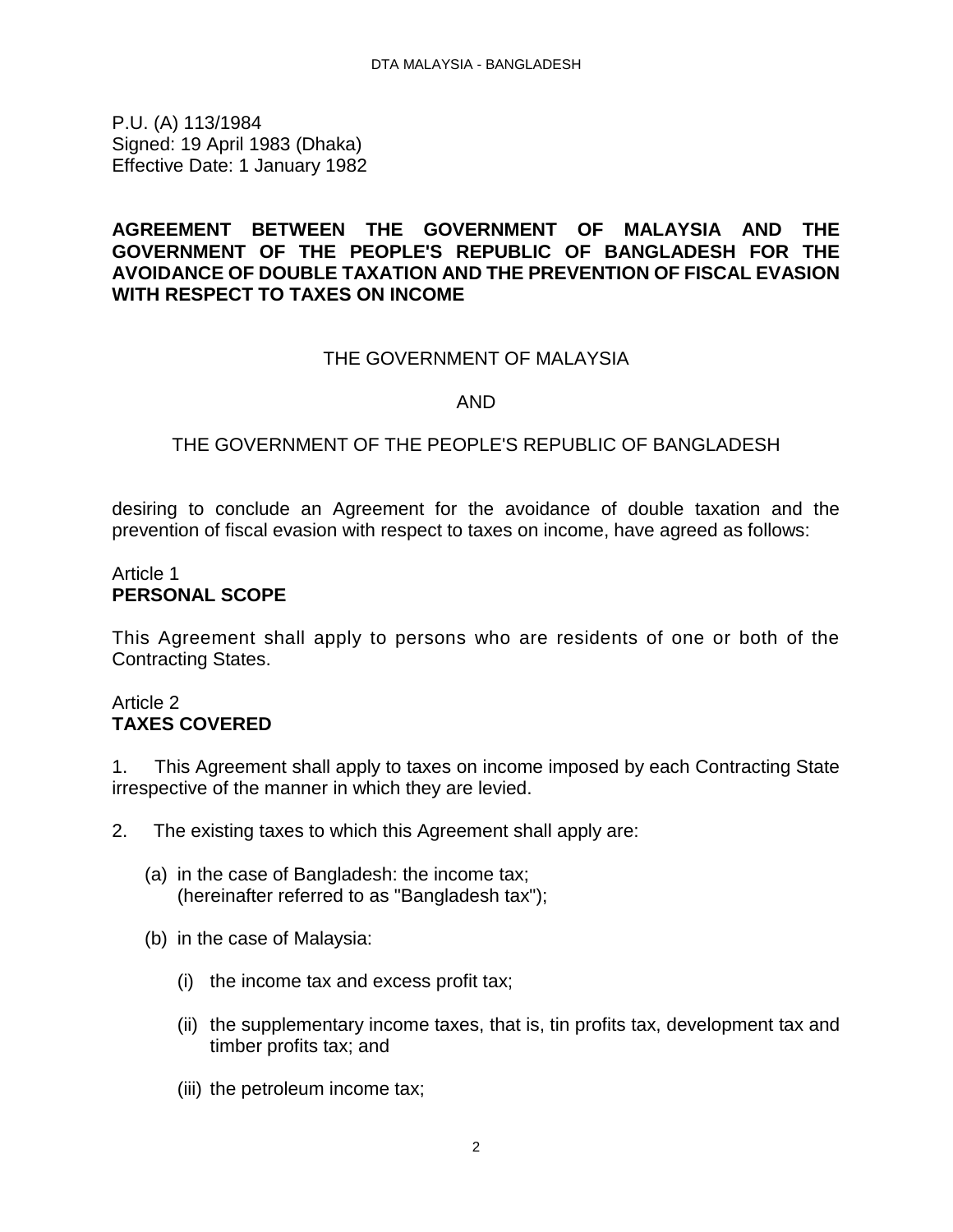(hereinafter referred to as "Malaysian tax").

3. This Agreement shall also apply to any identical or substantially similar taxes which are subsequently imposed in addition to, or in place of, the existing taxes. The competent authorities of the Contracting States shall notify each other of any significant changes which have been made in their respective taxation laws.

### Article 3 **GENERAL DEFINITIONS**

- 1. In this Agreement, unless the context otherwise requires:
	- (a) the term "Bangladesh" means the People's Republic of Bangladesh;
	- (b) the term "Malaysia" means the Federation of Malaysia and includes any area adjacent to the territorial waters of Malaysia which, in accordance with international law, has been or may hereafter be designated under the laws of Malaysia as an area within which the rights of Malaysia with respect to the sea bed and sub-soil and their natural resources may be exercised;
	- (c) the terms "a Contracting State" and "the other Contracting State" mean Bangladesh or Malaysia, as the context requires;
	- (d) the term "tax" means Bangladesh tax or Malaysian tax, as the context requires;
	- (e) the term "person" shall have the meaning assigned to it in the taxation laws in force in the respective Contracting States;
	- (f) the term "company" means anybody corporate or any other entity which is treated as a company under the taxation laws of the respective Contracting States;
	- (g) the terms "resident of a Contracting State" and "resident of the other Contracting State" mean a person who is a resident of Bangladesh or a person who is a resident of Malaysia, as the context requires;
	- (h) the terms "enterprise of a Contracting State" and "enterprise of the other Contracting State" mean respectively an enterprise carried on by a resident of a Contracting State and an enterprise carried on by a resident of the other Contracting State;
	- (i) the term "international traffic" means any transport by a ship or aircraft operated by an enterprise which has its place of effective management in a Contracting State, except when the ship or aircraft is operated solely between places in the other Contracting State;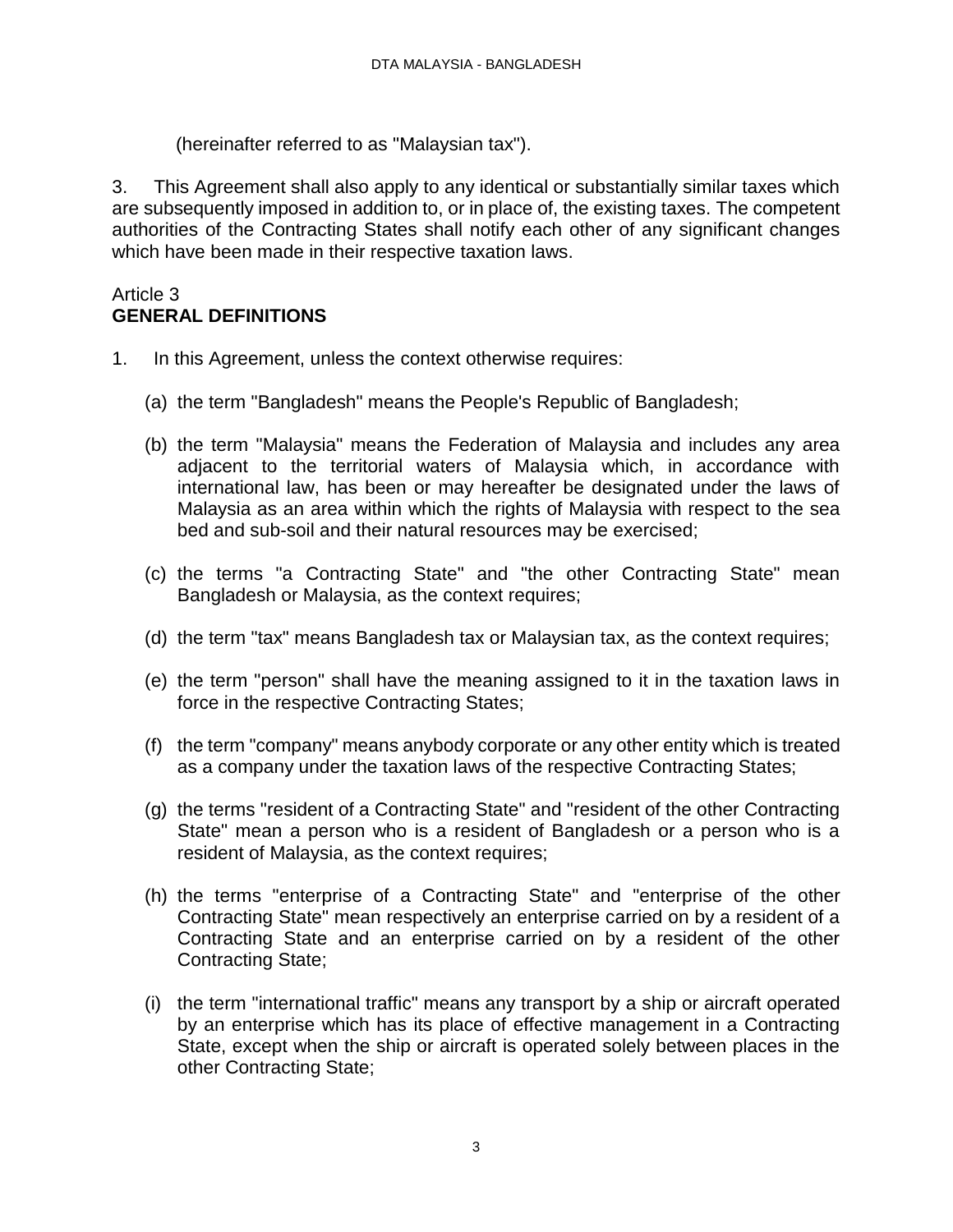- (j) the term "national" means any individual possessing the nationality or citizenship of a Contracting State and also any legal person, partnership, association and any other entity deriving its status as such from the laws in force in a Contracting State;
- (k) the term "competent authority" means:
	- (i) in the case of Bangladesh, the National Board of Revenue or their authorised representative;
	- (ii) in the case of Malaysia, the Minister of Finance or his authorised representative.

2. As regards the application of this Agreement by a Contracting State, any term not otherwise defined shall, unless the context otherwise requires, have the meaning which it has under the laws of that State concerning the taxes to which the Agreement applies.

#### Article 4 **RESIDENT**

1. For the purposes of this Agreement, the term "resident of a Contracting State" means any person who, under the tax laws of that State, is a resident thereof by reasons of his domicile, residence, place of management or any other criterion of a similar nature.

2. Where by reason of the provisions of paragraph 1, an individual is a resident of both Contracting States, then his status shall be determined as follows:

- (a) He shall be deemed to be a resident of the State in which he has a permanent home available to him. If he has a permanent home available to him in both States he shall be deemed to be a resident of the State with which his personal and economic relations are closer (centre of vital interests);
- (b) If the State in which he has his centre of vital interests cannot be determined, or if he has not a permanent home available to him in either State, he shall be deemed to be a resident of the State in which he has an habitual abode;
- (c) If he has an habitual abode in both States or in neither of them, he shall be deemed to be a resident of the State of which he is a national;
- (d) If he is a national of both States or of neither of them, the competent authorities of the Contracting States shall settle the question by mutual agreement.

3. Where by reason of the provisions of paragraph 1, a person other than an individual is a resident of both Contracting States, then it shall be deemed to be a resident of the State in which its place of effective management is situated.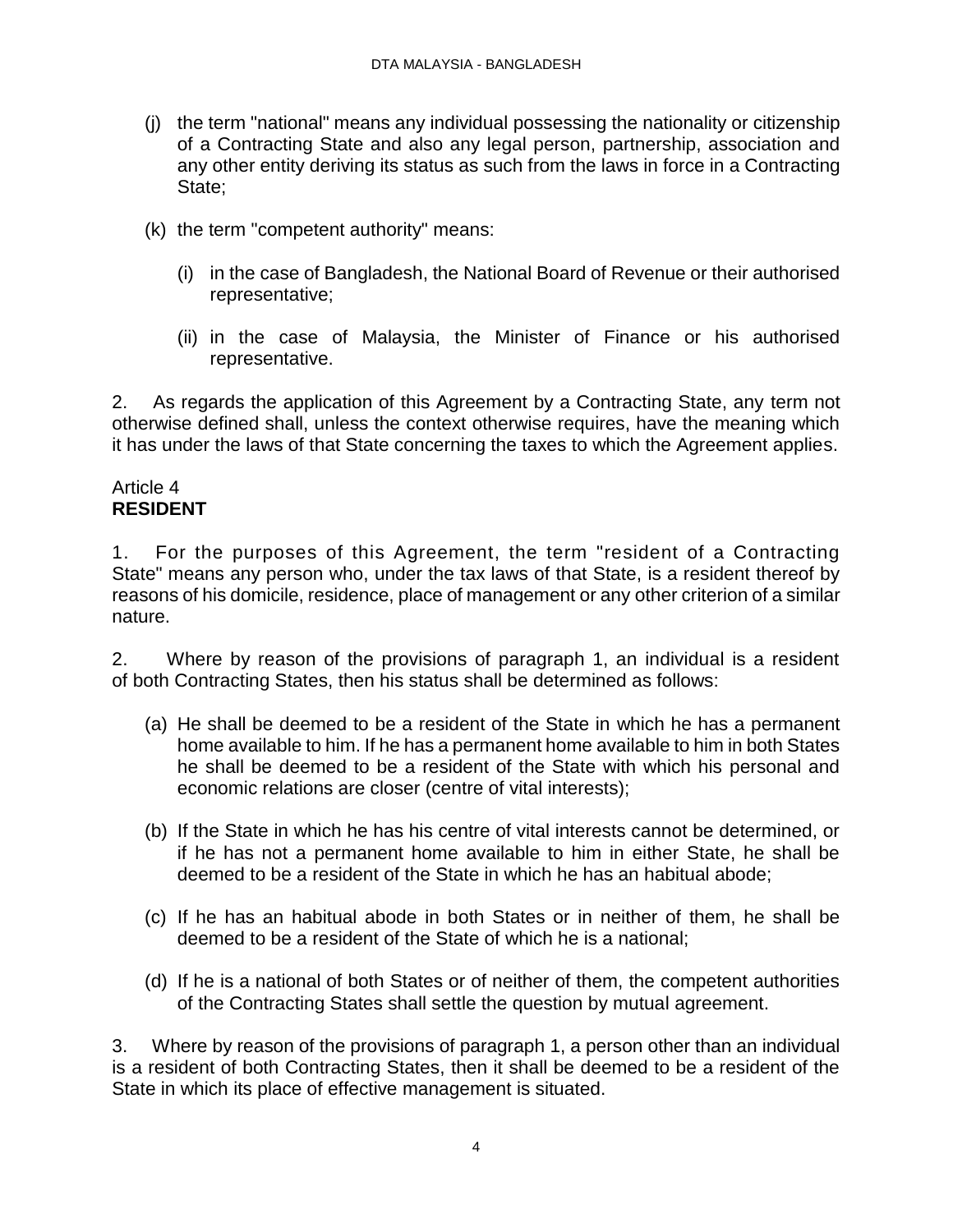# Article 5 **PERMANENT ESTABLISHMENT**

1. For the purposes of this Agreement, the term "permanent establishment" means a fixed place of business in which the business of the enterprise is wholly or partly carried on.

- 2. The term "permanent establishment" shall include especially:
	- (a) a place of management;
	- (b) a branch;
	- (c) an office;
	- (d) a factory;
	- (e) a workshop;
	- (f) a warehouse, in relation to a person providing storage facilities for others;
	- (g) a mine, an oil or gas well, a quarry or other place of extraction of natural resources including timber or other forest produce;
	- (h) a farm or plantation;
	- (i) a building site or construction, installation or assembly project which exists for more than 183 days.

3. Notwithstanding the preceding provisions of this Article, the term "permanent establishment" shall not be deemed to include:

- (a) the use of facilities solely for the purposes of storage or display of goods or merchandise belonging to the enterprise;
- (b) the maintenance of a stock of goods or merchandise belonging to the enterprise solely for the purpose of storage or display;
- (c) the maintenance of a stock of goods or merchandise belonging to the enterprise solely for the purposes of processing by another enterprise;
- (d) the maintenance of a fixed place of business solely for the purpose of purchasing goods or merchandise or of collecting information, for the enterprise;
- (e) the maintenance of a fixed place of business solely for the purpose of advertising,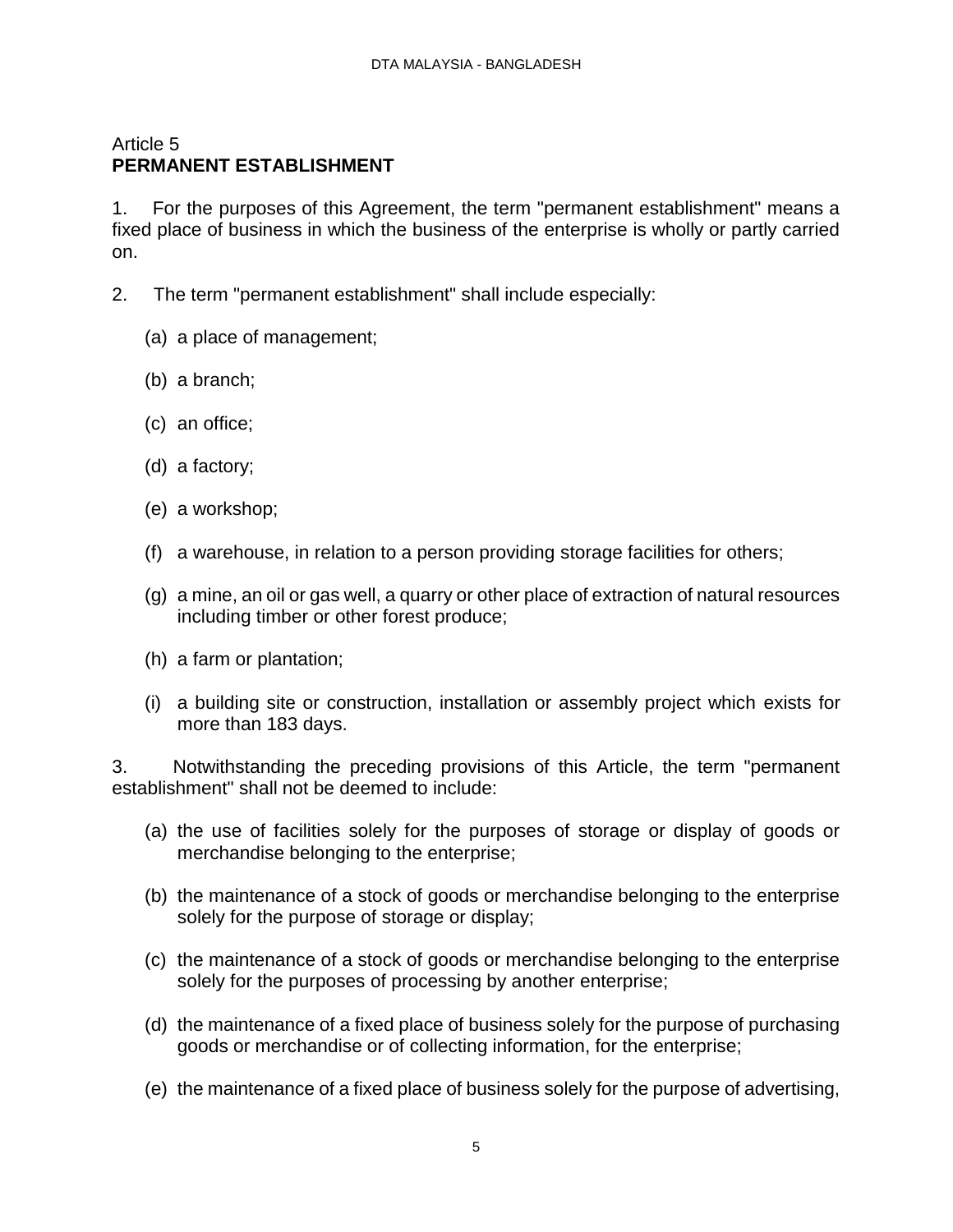for the supply of information, for scientific research or for similar activities which have a preparatory or auxiliary character, for the enterprise.

4. An enterprise of a Contracting State shall be deemed to have a permanent establishment in the other Contracting State if:

- (a) it carries on supervisory activities in that other State for more than 183 days in connection with a construction, installation or assembly project which is undertaken in that other State; or
- (b) substantial equipment is used or installed in that other State by, for or under contract with, the enterprise.

5. A person acting in a Contracting State for or on behalf of an enterprise of the other Contracting State (other than an agent of an independent status to whom paragraph 6 of this Article applies) shall be deemed to be a permanent establishment in the firstmentioned State, if—

- (a) he has, and habitually exercises, in the first-mentioned State an authority to conclude contracts for or on behalf of the enterprise, unless his activities are limited to the purchase of goods or merchandise for the enterprise, or
- (b) he habitually maintains in the first-mentioned State a stock of goods or merchandise belonging to the enterprise from which he regularly fills orders or delivers goods or merchandise for or on behalf of the enterprise, or
- (c) he habitually secures orders for the sale of goods or merchandise in the firstmentioned State, wholly or almost wholly, for the enterprise itself, or for the enterprise or other enterprises which are controlled by it or have controlling interest in it.

6. An enterprise of a Contracting State shall not be deemed to have a permanent establishment in the other Contracting State merely because it carries on business in that other State through a broker, general commission agent or any other agent of an independent status, where such persons are acting in the ordinary course of their business and their activities do not fall within the scope of paragraph 5(c) of this Article.

7. The fact that a company which is a resident of a Contracting State controls or is controlled by a company which is a resident of the other Contracting State, or which carries on business in that other State (whether through a permanent establishment or otherwise), shall not of itself make either company a permanent establishment of the other.

Article 6 **INCOME FROM IMMOVABLE PROPERTY**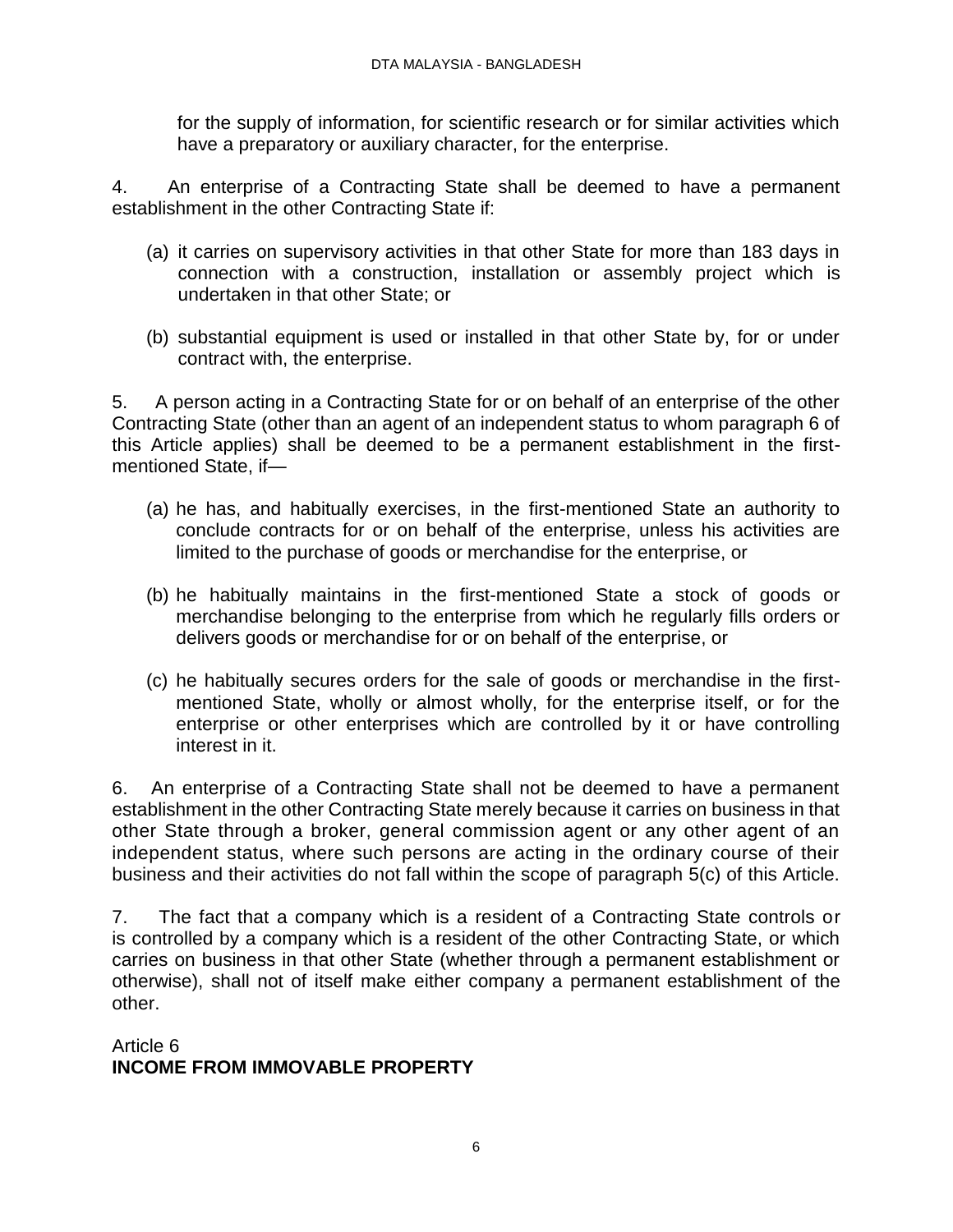1. Income from immovable property may be taxed in the Contracting State in which such property is situated.

2. The term "immovable property" shall be defined in accordance with the laws of the Contracting State in which the property in question is situated. The term shall in any case include property accessory to immovable property, livestock and equipment used in agriculture and forestry, rights to which the provisions of general law respecting landed property apply, usufruct of immovable property and rights to variable or fixed payments as consideration for the working of, or the right to work, mineral deposits, oil or gas wells, quarries and other places of extraction of natural resources or of timber or other forest produce. Ships, boats and aircraft shall not be regarded as immovable property.

3. The provisions of paragraph 1 of this Article shall apply to income derived from the direct use, letting, or use in any other form of immovable property.

4. The provisions of paragraphs 1 and 3 of this Article shall also apply to the income from immovable property of an enterprise and to income from immovable property used for the performance of professional services.

# Article 7 **BUSINESS PROFITS**

1. The profits of an enterprise of a Contracting State shall be taxable only in that State unless the enterprise carries on business in the other Contracting State through a permanent establishment situated therein. If the enterprise carries on business as aforesaid, the profits of the enterprise may be taxed in the other State but only so much of them as is attributable to that permanent establishment.

2. Subject to the provisions of paragraph 3 of this Article, where an enterprise of a Contracting State carries on business in the other Contracting State through a permanent establishment situated therein, there shall in each Contracting State be attributed to that permanent establishment the profits which it might be expected to make if it were a distinct and separate enterprise engaged in the same or similar activities under the same or similar conditions and dealing wholly independently with the enterprise of which it is a permanent establishment.

3. In the determination of the profits of a permanent establishment, there shall be allowed as deduction expenses, including executive and general administrative expenses, which would be deductible if the permanent establishment were an independent enterprise, in so far as such expenses are reasonably allocable to the permanent establishment, whether incurred in the State in which the permanent establishment is situated or elsewhere, but the deduction shall not include any expenses which, under the law of that State, are not allowed as deduction to an enterprise of that State.

4. In so far as it has been customary in a Contracting State to determine the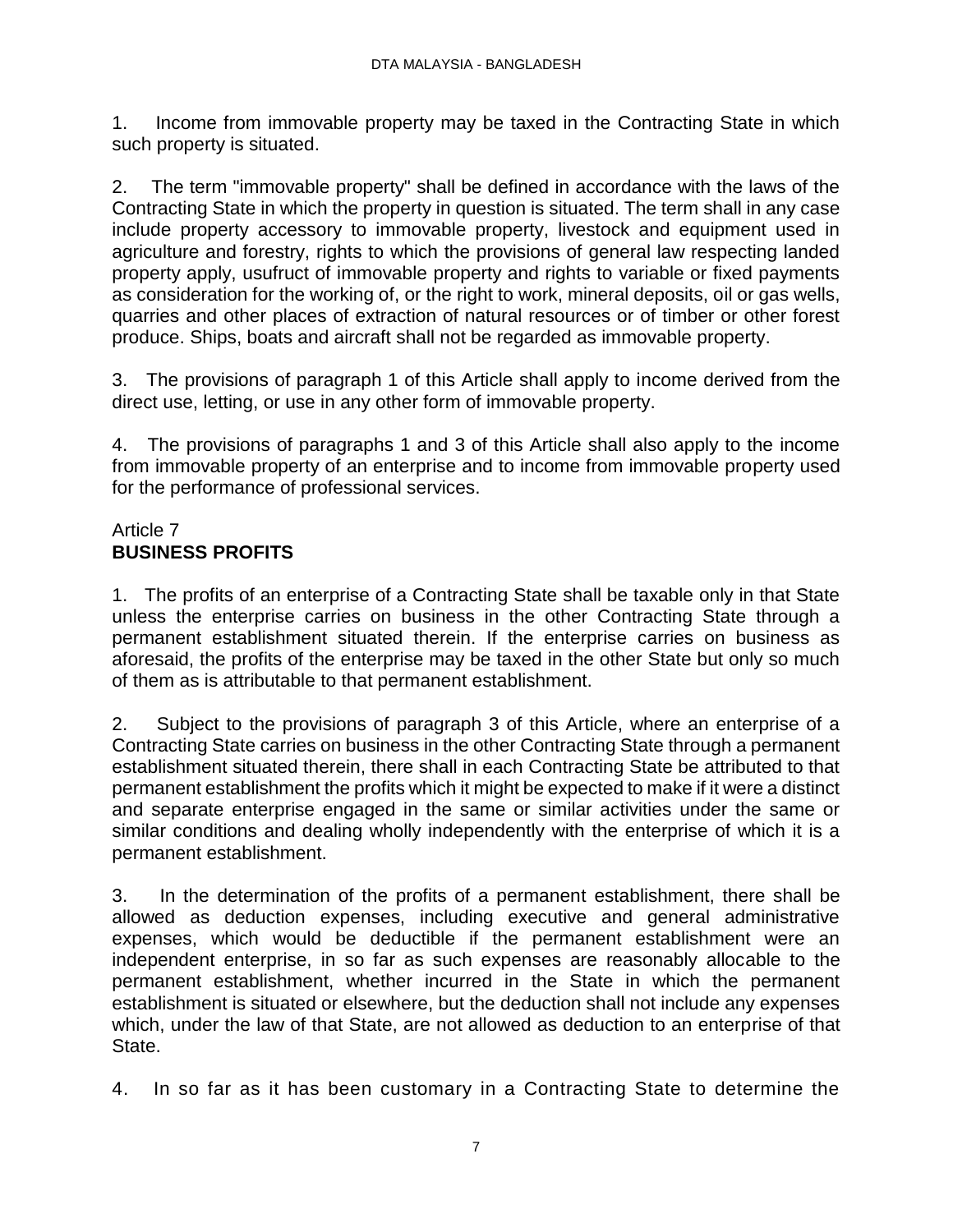profits to be attributed to a permanent establishment on the basis of an appointment of the total profits of the enterprise to its various parts, nothing in paragraph 2 shall preclude that Contracting State from determining the profits to be taxed by such apportionment as may be customary; the method of apportionment adopted shall, however, be such that the result shall be in accordance with the principles laid down in this Article.

5. No profits shall be attributed to a permanent establishment by reason of the mere purchase by that permanent establishment of goods or merchandise for the enterprise.

6. For the purposes of the preceding paragraphs of this Article, the profits to be attributed to the permanent establishment shall be determined by the same method year by year unless there is good and sufficient reason to the contrary.

7. Where profits include items of income which are dealt with separately in other Articles of this Agreement, then the provisions of those Articles shall not be affected by the provisions of this Article.

## Article 8 **AIR TRANSPORT**

1. Income derived by an enterprise of a Contracting State from the operation of aircraft in international traffic shall be taxable only in that Contracting State.

2. The provisions of paragraph 1 shall likewise apply in respect of income derived from participation in pools of any kind by enterprises engaged in air transport.

## Article 9 **SHIPPING**

1. Income of an enterprise of a Contracting State derived from the operation of ships in international traffic in the other Contracting State may be taxed in that other State, but the tax chargeable in that other State on such income shall be reduced by an amount equal to fifty per cent of such tax.

2. The provisions of paragraph 1 shall likewise apply in respect of income derived from participation in pools of any kind by enterprises engaged in shipping operations.

#### Article 10 **ASSOCIATED ENTERPRISES**

**Where** 

(a) an enterprise of a Contracting State participates directly or indirectly in the management, control or capital of an enterprise of the other Contracting State, or

(b) the same persons participate directly or indirectly in the management, control or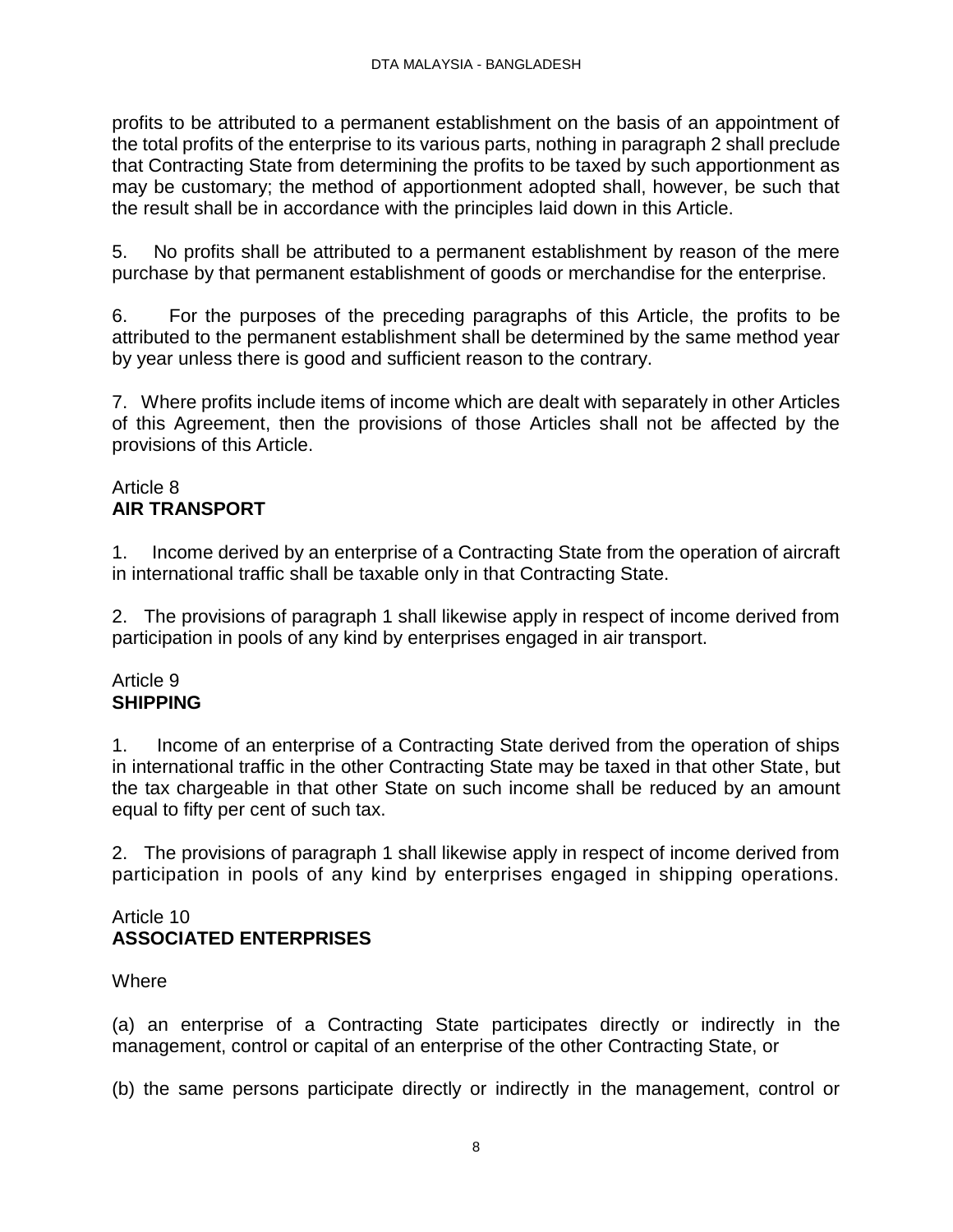capital of an enterprise of a Contracting State and an enterprise of the other Contracting State,

and in either case conditions are made or imposed between the two enterprises in their commercial or financial relations which differ from those which would be made between independent enterprises, any profits which would, but for those conditions, have accrued to one of the enterprises but by reason of those conditions, have not so accrued, may be included in the profits of that enterprise and taxed accordingly.

## Article 11 **DIVIDENDS**

1. Dividends paid by a company which is a resident of a Contracting State to a resident of the other Contracting State may be taxed in that other State.

2. Dividends paid by a company which is a resident of Bangladesh to a resident of Malaysia may be taxed in Bangladesh according to the laws of Bangladesh but the tax so charged shall not exceed 15 per cent of the gross amount of the dividends.

3. Dividends paid by a company which is a resident of Malaysia to a resident of Bangladesh who is the beneficial owner thereof and is subject to Bangladesh tax in respect thereof shall be exempt from any tax in Malaysia which is chargeable on dividends in addition to the tax chargeable in respect of the income of the company:

Provided that nothing in this paragraph shall affect the provisions of the Malaysian law under which the tax in respect of a dividend paid by a company which is a resident of Malaysia from which Malaysian tax has been, or has been deemed to be, deducted may be adjusted by reference to the rate of tax appropriate to the Malaysian year of assessment immediately following that in which the dividend was paid.

4. The term "dividends" as used in this Article means income from shares, or other rights, not being debt-claims, participating in profits, as well as income from other corporate rights assimilated to income from shares by the taxation laws of the State of which the company making the distribution is a resident.

5. The provisions of paragraphs 2 and 3 of this Article shall not apply if the recipient of the dividends, being a resident of a Contracting State, carries on business in the other Contracting State of which the company paying the dividends is a resident, through a permanent establishment situated therein, and the holding in respect of which the dividends are paid is effectively connected with such permanent establishment. In such a case, the provisions of Article 7 shall apply.

6. Where a company which is a resident of a Contracting State derives profits or income from the other Contracting State, that other Contracting State may not impose any tax on the dividends paid by the company, except insofar as such dividends are paid to a resident of that other State or insofar as the holding in respect of which the dividends are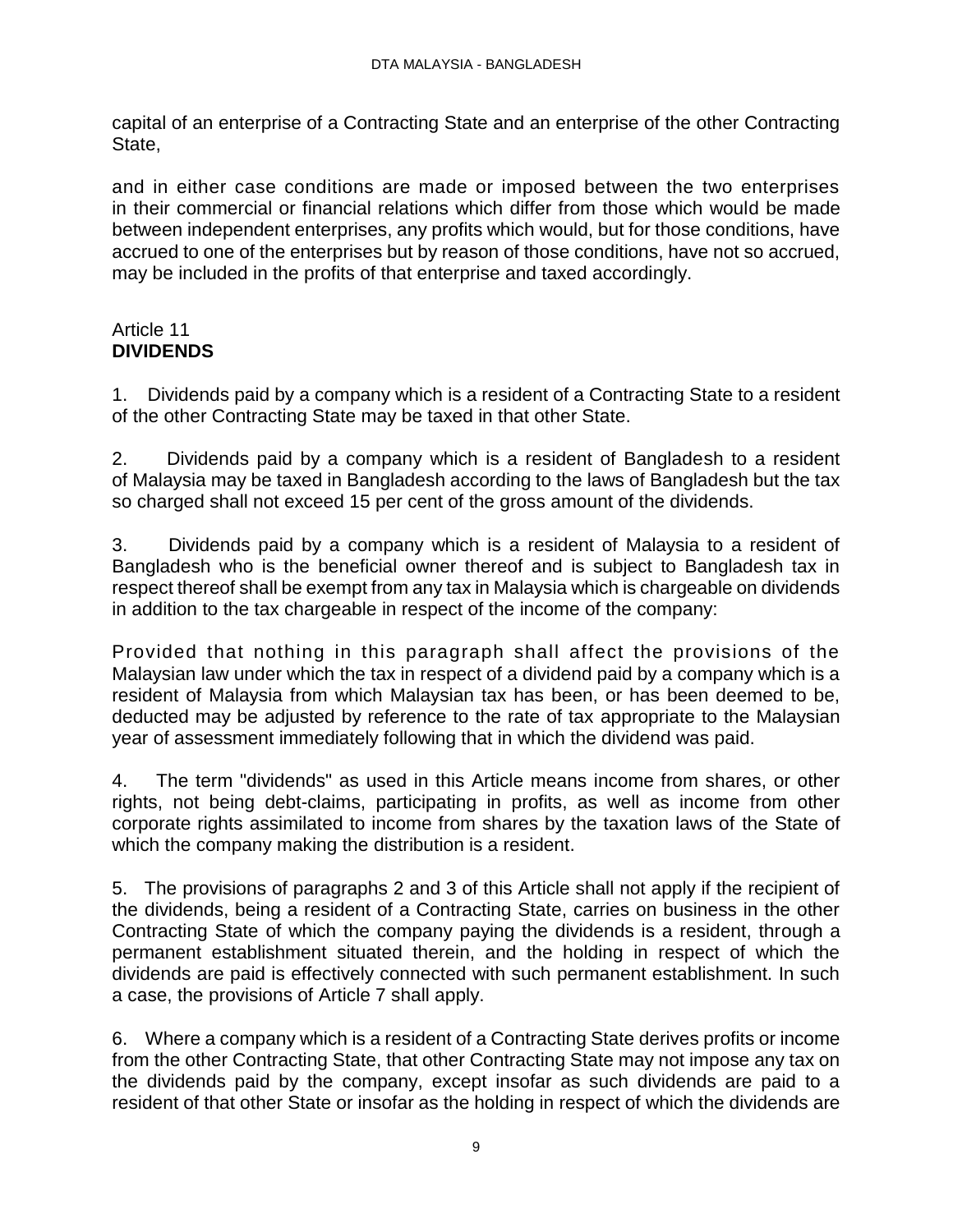paid is effectively connected with a permanent establishment situated in that other State, nor subject the company's undistributed profits to a tax on undistributed profits, even if the dividends paid or the undistributed profits consist wholly or partly of profits or income arising in such other State.

7. The provisions of this Article shall not affect the taxation of the company on the profits out of which the dividends are paid.

## Article 12 **INTEREST**

1. Interest arising in a Contracting State and paid to a resident of the other Contracting State may be taxed in that other State.

2. However, such interest may be taxed in the Contracting State in which it arises, and according to the laws of that State, but if the recipient is the beneficial owner of the interest, the tax so charged shall not exceed 15 per cent of the gross amount of the interest.

3. Notwithstanding the provisions of paragraph 2, interest to which a resident of Bangladesh is beneficially entitled shall be exempt from Malaysian tax if the loan or other indebtedness in respect of which the interest is paid is an approved loan or a long term loan as defined in section 2(1) of the Income Tax Act, 1967 of Malaysia (as amended).

4. The term "interest" as used in this Article means income from debt-claims of very kind, whether or not secured by mortgage, and whether or not carrying a right to participate in the debtor's profits, and in particular, income from government securities and income from bonds or debentures, including premiums and prizes attaching to such securities, bonds or debentures, as well as other income assimilated to interest from money lent by the taxation laws of the State in which the income arises.

5. The provisions of paragraph 2 of this Article shall not apply if the recipient of the interest, being a resident of a Contracting State, carries on business in the other Contracting State in which the interest arises through a permanent establishment situated therein and the debt-claim in respect of which the interest is paid is effectively connected with such permanent establishment. In such a case, the provisions of Article 7 shall apply.

6. Interest shall be deemed to arise in a Contracting State when the payer is that State itself, a political subdivision, a local authority or statutory body thereof, or a resident of that State. Where, however, the person paying the interest, whether he is a resident of a Contracting State or not, has in a Contracting State a permanent establishment in connection with which the indebtedness on which the interest is paid was incurred, and such interest is borne by such permanent establishment then such interest shall be deemed to arise in the State in which the permanent establishment is situated.

7. Where, by reason of a special relationship between the payer and the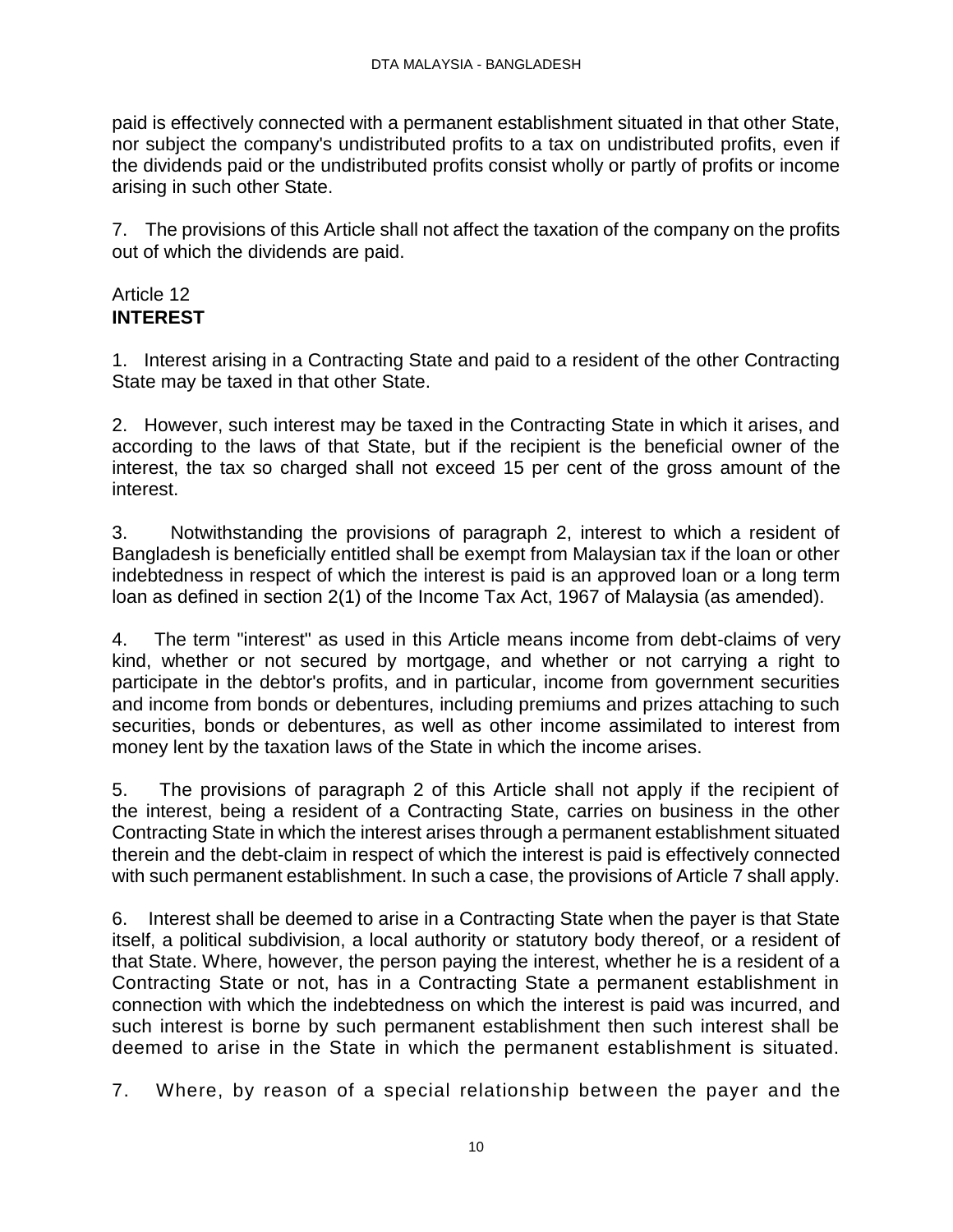beneficial owner or between both of them and some other person, the amount of the interest paid, having regard to the debt-claim for which it is paid, exceeds the amount which would have been agreed upon by the payer and the beneficial owner in the absence of such relationship, the provisions of this Article shall apply only to the last-mentioned amount. In such case, the excess part of the payments shall remain taxable according to the laws of each State, due regard being had to the other provisions of this Agreement.

# Article 13 **ROYALTIES**

1. Royalties arising in a Contracting State and paid to a resident of the other Contracting State may be taxed in that other State.

2. However, such royalties may be taxed in the Contracting State in which they arise, and according to the laws of that State, but if the recipient is the beneficial owner of the royalties, the tax so charged shall not exceed 15 per cent of the gross amount of the royalties.

3. Notwithstanding the provisions of paragraph 2, approved industrial royalties derived from Malaysia by a resident of Bangladesh who is the beneficial owner thereof shall be exempt from Malaysian tax.

4. (a) The term "royalties" as used in this Article means payments of any kind received as consideration for:

- (i) the use of, or the right to use, any patent, trade mark, design or model, plan, secret formula or process, or scientific work, or for the use of or the right to use, industrial, commercial, or scientific equipment, or for information concerning industrial, commercial or scientific experience;
- (ii) the use of, or the right to use, cinematograph films, or tapes for radio or television broadcasting, any copyright of literary or artistic work.

(b) The terms "approved industrial royalties" as used in this Article means royalties included in the definition in subparagraph 4(a)(i) which are approved and certified by the competent authority of Malaysia as payable for the purpose of promoting industrial development in Malaysia and which are payable by an enterprise which is wholly or mainly engaged in activities falling within one of the following classes:

- (i) manufacturing, assembling or processing;
- (ii) construction, civil engineering or ship-building; or
- (iii) electricity, hydraulic power, gas or water supply,
- 5. The provisions of paragraphs 1, 2 and 3 shall not apply if the beneficial owner of the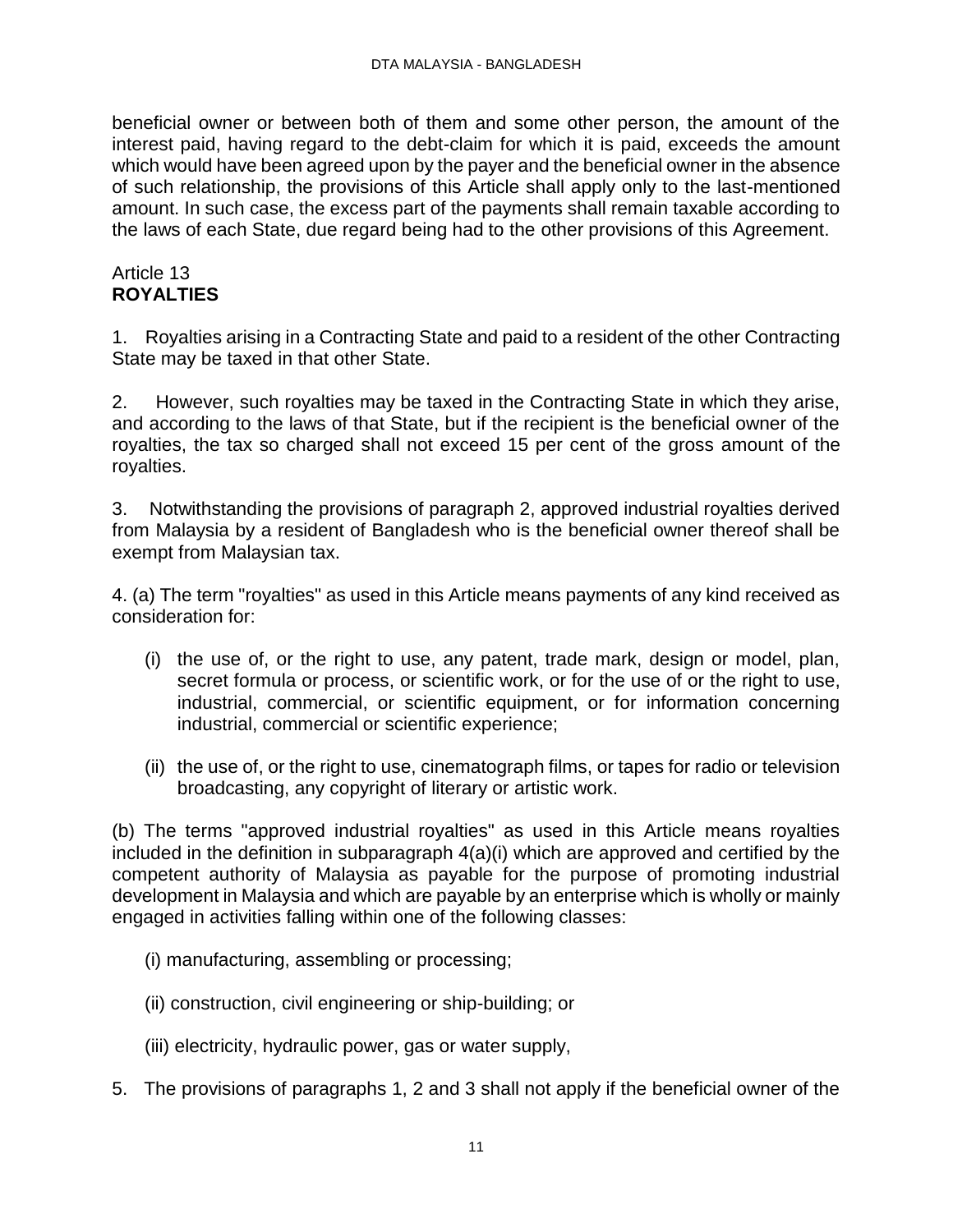royalties, being a resident of a Contracting State, carries on business in the other Contracting State in which the royalties arise, through a permanent establishment situated therein, and the right or property in respect of which the royalties are paid is effectively connected with such permanent establishment. In such a case, the provisions of Article 7 shall apply.

6. Royalties shall be deemed to arise in a Contracting State when the payer is that State itself, a political subdivision, a local authority or statutory body thereof, or a resident of that State. Where, however, the person paying the royalties, whether he is a resident of a Contracting State or not, has in a Contracting State a permanent establishment in connection with which the obligation to pay the royalties was incurred, and such royalties are borne by such permanent establishment then such royalties shall be deemed to arise in the State in which the permanent establishment is situated.

7. Where, by reason of a special relationship between the payer and the beneficial owner or between both of them and some other person, the amount of the royalties paid, having regard to the use, right or information for which they are paid, exceeds the amount which would have been agreed upon by the payer and the beneficial owner in the absence of such relationship, the provisions of this Article shall apply only to the last-mentioned amount. In such case, the excess part of the payments shall remain taxable according to the laws of each State, due regard being had to the other provisions of this Agreement.

# Article 14 **CAPITAL GAINS**

1. Capital gains from the alienation of immovable property, as defined in paragraph 2 of Article 6 may be taxed in the Contracting State in which such property is situated.

2. Capital gains from the alienation of movable property forming part of the business property of a permanent establishment which an enterprise of a Contracting State has in the other Contracting State or of movable property pertaining to a fixed base available to a resident of a Contracting State in the other Contracting State for the purpose of performing professional services, including such gains from the alienation of such a permanent establishment (alone or together with the whole eterprise) or of such a fixed base, may be taxed in the other State.

3. Notwithstanding the provisions of paragraph 2 of this Article, capital gains derived by a resident of a Contracting State from the alienation of ships and aircraft operated in international traffic and movable property pertaining to the operation of such ships and aircraft shall be taxable only in that Contracting State.

4. Capital gains from the alienation of any property other than those mentioned in paragraphs 1, 2 and 3 of this Article shall be taxable only in the Contracting State of which the alienator is a resident.

Article 15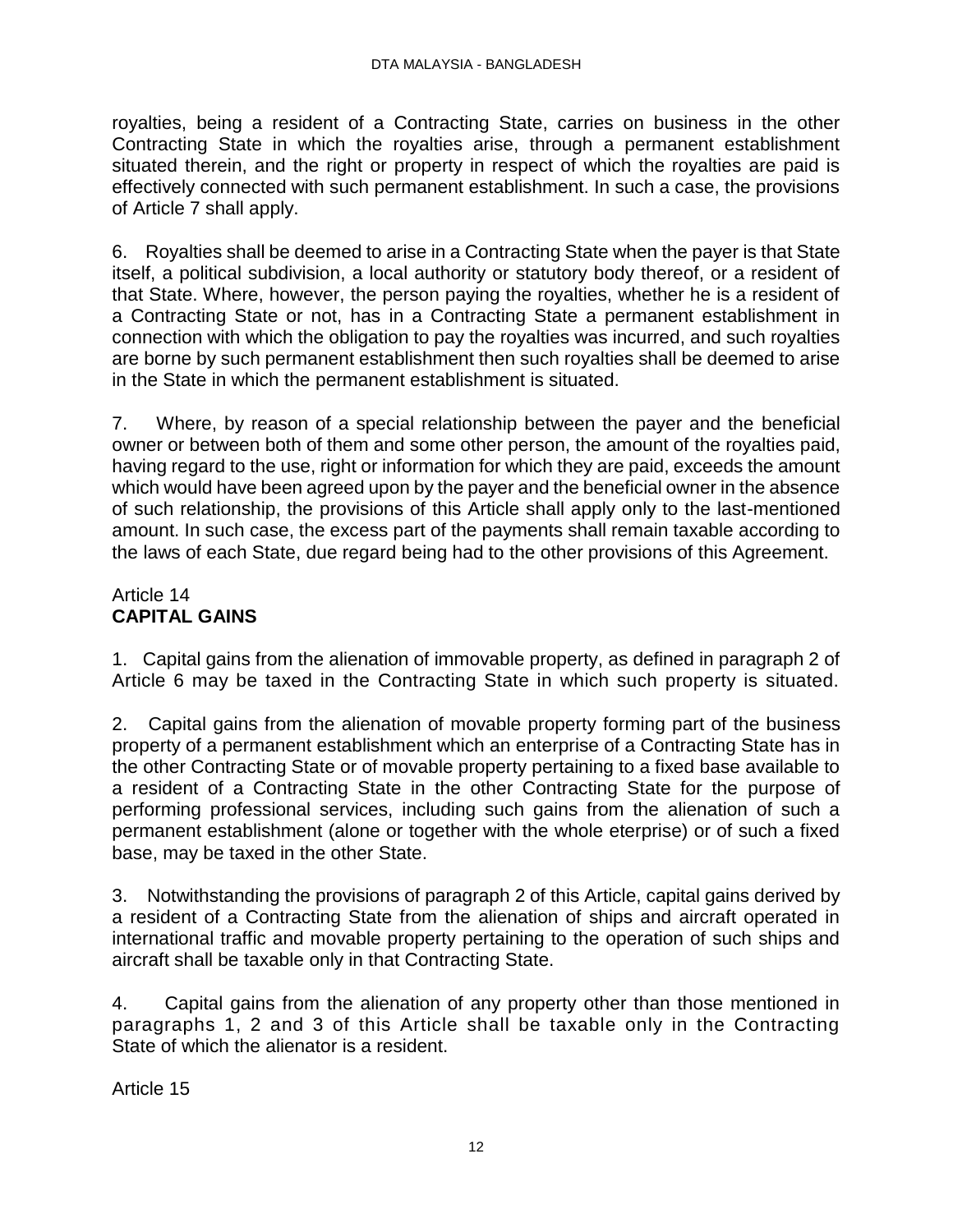## **INDEPENDENT PERSONAL SERVICES**

1. Income derived by a resident of a Contracting State in respect of professional services or other independent activities of a similar character shall be taxable only in that State. However, in the following circumstances such income may be taxed in the other Contracting State:

- (a) if his stay in the other State is for a period or periods amounting to or exceeding in the aggregate 183 days in the calendar year concerned; or
- (b) if the remuneration for his services in the other State is either derived from residents of that State or borne by a permanent establishment which a person not resident in that State has in that State and which in either case exceeds 3,000 United States dollars in the calendar year concerned, notwithstanding that his stay in that State is for a period or periods amounting to less than 183 days during that calendar year.

2. The term "professional services" includes especially independent scientific, literary, artistic, educational or teaching activities as well as the independent activities of physicians, lawyers, engineers, architects, dentists and accountants.

## Article 16 **DEPENDENT PERSONAL SERVICES**

1. Subject to the provisions of Articles 17, 18, 19, 20, and 21, salaries, wages and other similar remuneration derived by a resident of a Contracting State in respect of an employment shall be taxable only in that State unless the employment is exercised in the other Contracting State. If the employment is so exercised, such remuneration as is derived therefrom shall be taxable in that other State.

2. Notwithstanding the provisions of paragraph 1 of this Article, remuneration derived by a resident of a Contracting State in respect of an employment exercised in the other Contracting State shall be taxable only in the first -mentioned State if:

- (a) the recipient is present in the other State for a period or periods not exceeding in the aggregate 183 days in the fiscal year, and
- (b) the remuneration is paid by, or on behalf of an employer who is not a resident of the other State, and
- (c) the remuneration is not borne by a permanent establishment which the employer has in the other State.

3. Notwithstanding the preceding provisions of this Article, remuneration derived in respect of an employment exercised aboard a ship or aircraft operated in international traffic by an enterprise of a Contracting State may be taxed in the State in which the place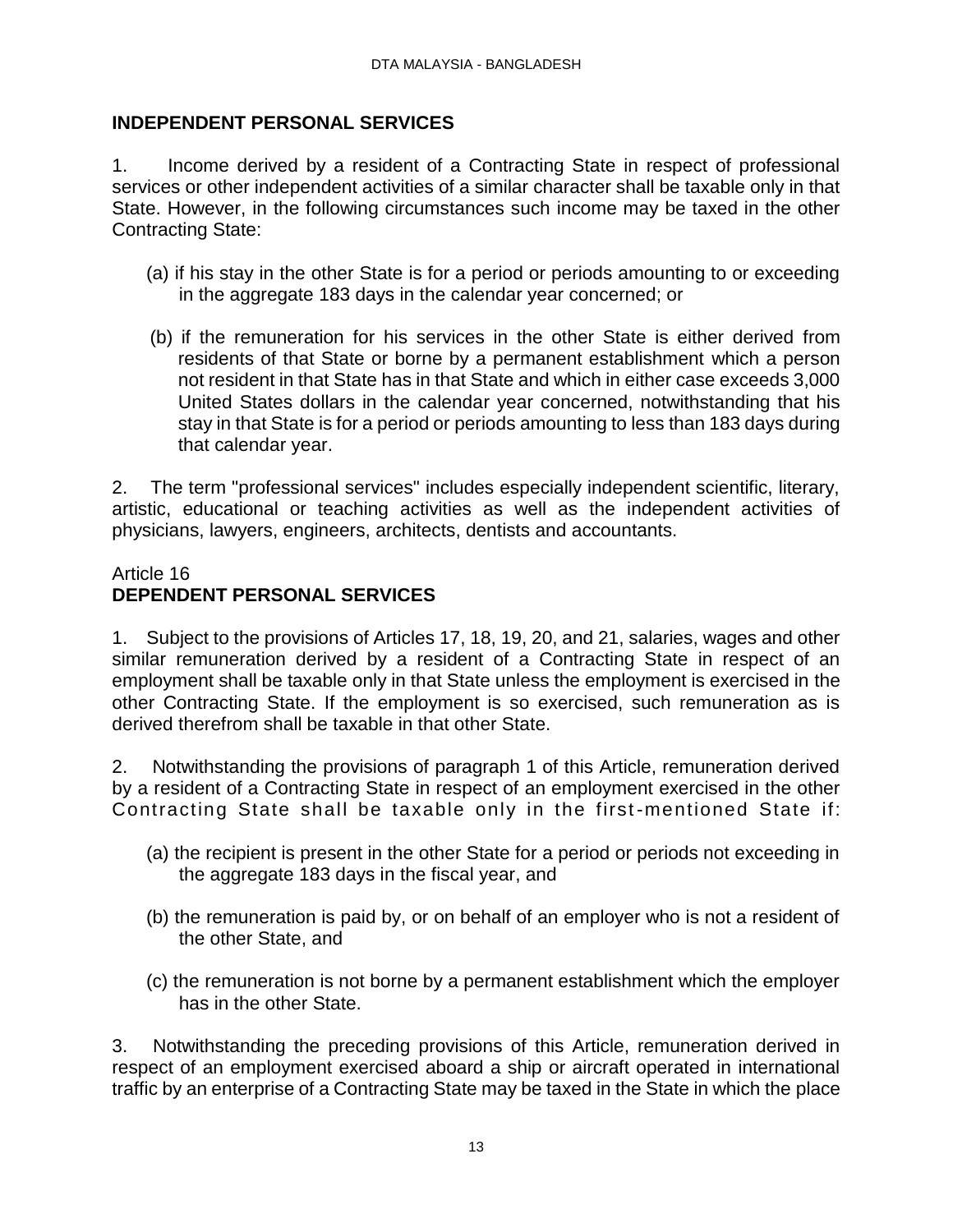of effective management of the enterprise is situated.

# Article 17 **DIRECTORS' FEES**

Directors' fees and similar payments derived by a resident of a Contracting State in his capacity as a member of the board of directors of a company which is a resident of the other Contracting State may be taxed in that other State.

## Article 18 **ARTISTES AND ATHLETES**

1. Notwithstanding the provisions of Articles 15 and 16 income derived by public entertainers, such as theatre, motion picture, radio or television artistes, and musicians and by athletes, from their personal activities as such shall be taxable in the Contracting State in which these activities are exercised. Provided that such income shall not be taxable in the said Contracting State if the visit of the public entertainers or athletes to that State is within the scope of a cultural or sports exchange programme agreed to by both the Contracting States.

2. Notwithstanding the provisions of Article 7, where the personal activities referred to in paragraph 1 are provided in a Contracting State by an enterprise of the other State, the profits derived from providing these activities by such an enterprise may be taxed in the first-mentioned State.

### Article 19 **PENSIONS**

1. Subject to the provisions of paragraph 1 of Article 20, pensions, annuities and other similar remuneration paid to a resident of a Contracting State shall be taxable only in that State.

2. The term "pensions, annuities and other similar remuneration", as used in this Article means periodic payments made after retirement in consideration of past employment or by way of compensation for injuries received in connection with past employment.

# Article 20 **GOVERNMENTAL FUNCTIONS**

1. Remuneration, including pensions paid by, or out of funds created by a Contracting State or a political sub-division or a local authority thereof, to any individual who is a citizen of that Contracting State in respect of services rendered to that State or subdivision or local authority thereof in the discharge of functions of a Governmental nature, shall be taxable only in that State.

2. The provisions of Articles 16, 17 and 19 shall apply to remuneration in respect of an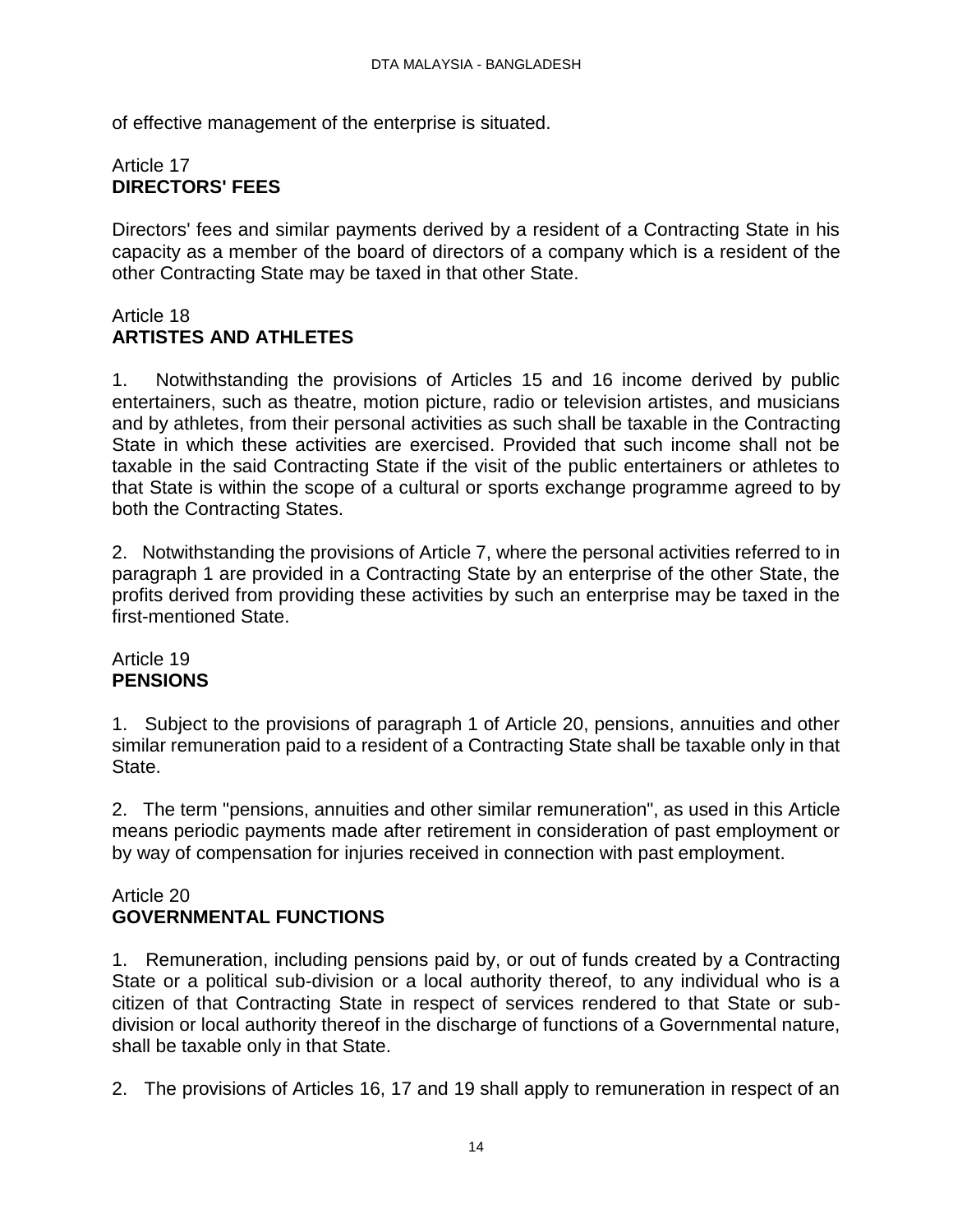employment in connection with any business carried on by a Contracting State or a political sub-division or a local authority thereof for the purpose of profits.

## Article 21 **TEACHERS, STUDENTS AND TRAINEES**

1. An individual who is a resident of one of the Contracting States and who, at the invitation of the Government of the other Contracting State or of a university or other recognised educational institution situated in that other Contracting State, visits that other Contracting State for the primary purpose of teaching or engaging in research, or both, at a University or other recognized educational institution shall be exempt from tax in that other Contracting State on his income from personal services for teaching or research or both at the university or the recognised educational institution, for a period not exceeding two years from the date of his arrival in that other Contracting State.

2. An individual who was a resident of a Contracting State immediately before visiting the other Contracting State and is temporarily present in that other State solely as a student at a university, college, school or other similar educational institution in that other State or as a business or technical apprentice shall, from the date of his first arrival in that other State in connection with that visit, be exempt from tax for a period not exceeding five years in that other State:

- (a) on all remittances from abroad for purposes of his maintenance, education or training; and
- (b) on any remuneration for personal services rendered in that other Contracting State with a view to supplementing the resources available to him for such purposes.

3. An individual who was a resident of a Contracting State immediately before visiting the other Contracting State and is temporarily present in that other State solely for the purpose of study, research or training as a recipient of a grant, allowance or award from a scientific, educational, religious or charitable organization or under a technical assistance programme entered into by the Government of a Contracting State shall, from the date of his first arrival in that other State in connection with that visit, be exempt from tax for a period not exceeding five years in that other State:

- (a) on the amount of such grant, allowance or award; and
- (b) on all remittance from abroad for the purposes of his maintenance, education or training.

# Article 22 **OTHER INCOME**

1. Items of income of a resident of a Contracting State, wherever arising, not dealt with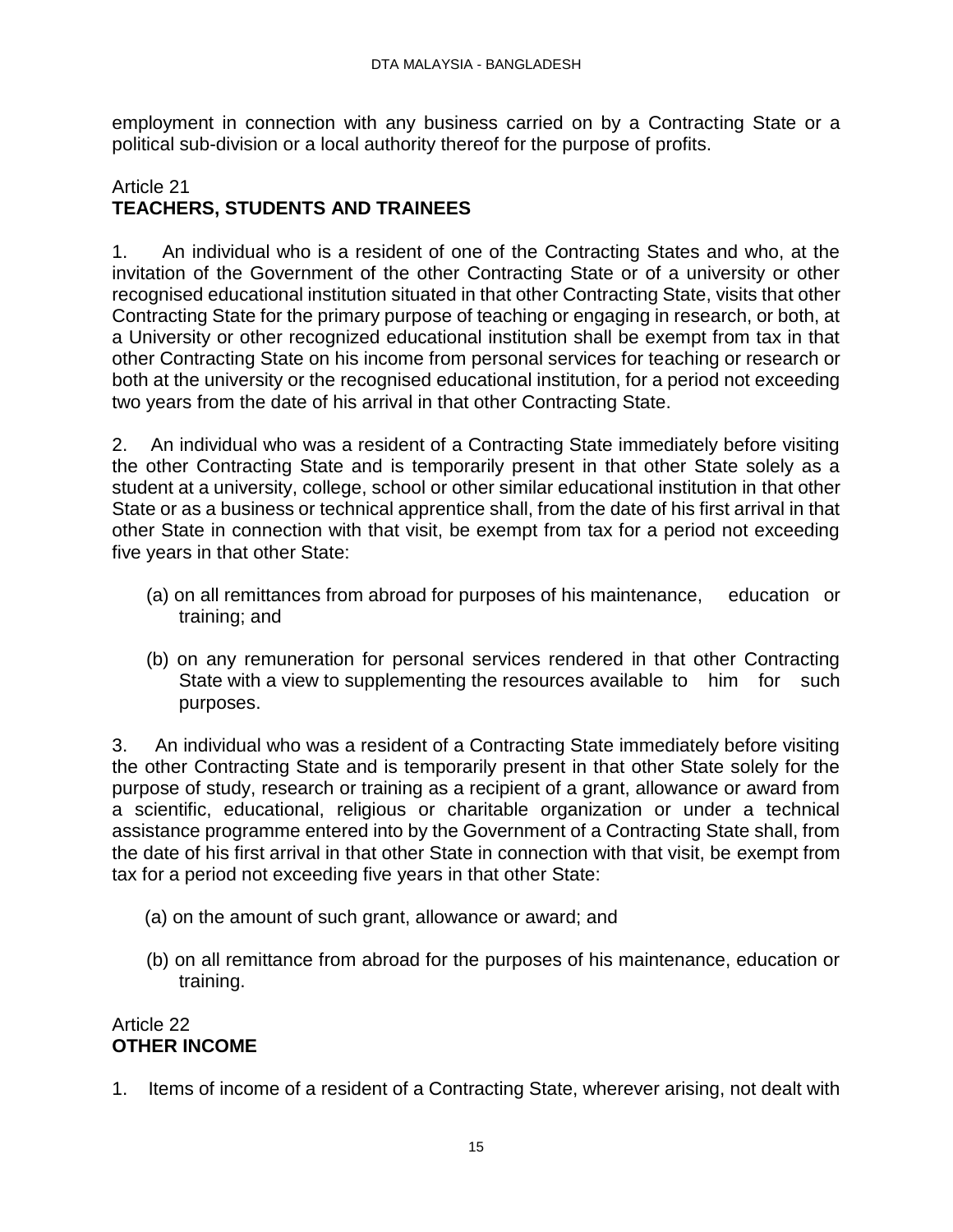in the foreign Articles of this Agreement shall be taxable only in that State.

2. Notwithstanding the provisions of paragraph 1, items of income of a resident of a Contracting State not dealt with in the foregoing Articles of this Agreement and arising in the other Contracting State may be taxed in that other State.

### Article 23 **ELIMINATION OF DOUBLE TAXATION**

1. Subject to the provision of the laws of Bangladesh regarding the allowance as a credit against Bangladesh tax of tax payable in a territory outside Bangladesh (which shall not affect the general principle hereof), tax payable under the laws of Malaysia and in accordance with this Agreement, whether directly or by deduction, on income from sources within Malaysia shall be allowed as a credit against any Bangladesh tax computed by reference to the same income by reference to which the Malaysian tax is computed.

2. For the purposes of paragraph 1 of this Article, the term "tax payable under the laws of Malaysia" shall be deemed to include:

- (a) in respect of dividends received from a company which is a resident of Malaysia, an amount not exceeding 15 per cent of the gross amount of the dividends which would have been payable as Malaysian tax but for an exemption from tax granted under the Malaysian laws relating to tax incentives for the promotion of economic development in Malaysia which were in force on the date of signature of this Agreement or any other provisions which may subsequently be introduced in Malaysia in modification of, or in addition to, these laws so far as they are agreed by competent authorities of the Contracting State to be of a substantially similar character;
- (b) in the case of interest to which paragraph 3 of Article 12 applies, an amount not exceeding 15 per cent of the gross amount of the interest in respect of which Malaysian tax would have been payable but for the exemption granted in accordance with that paragraph;
- (c) in the case of approved industrial royalties to which paragraph 3 of Article 13 applies, an amount not exceeding 15 per cent of the gross amount of the royalties in respect of which Malaysian tax would have been payable but for the exemption granted in accordance with that paragraph.
- 3. Subject to the provisions of the laws of Malaysia regarding the allowance as a credit against Malaysian tax of tax payable in any country other than Malaysia (which shall not affect the general principle hereof), tax payable under the laws of Bangladesh (excluding in the case of a dividend, tax payable in respect of the profits out of which the dividend is paid) and in accordance with this Agreement, whether directly or by deduction, by a resident of Malaysia in respect of income from sources within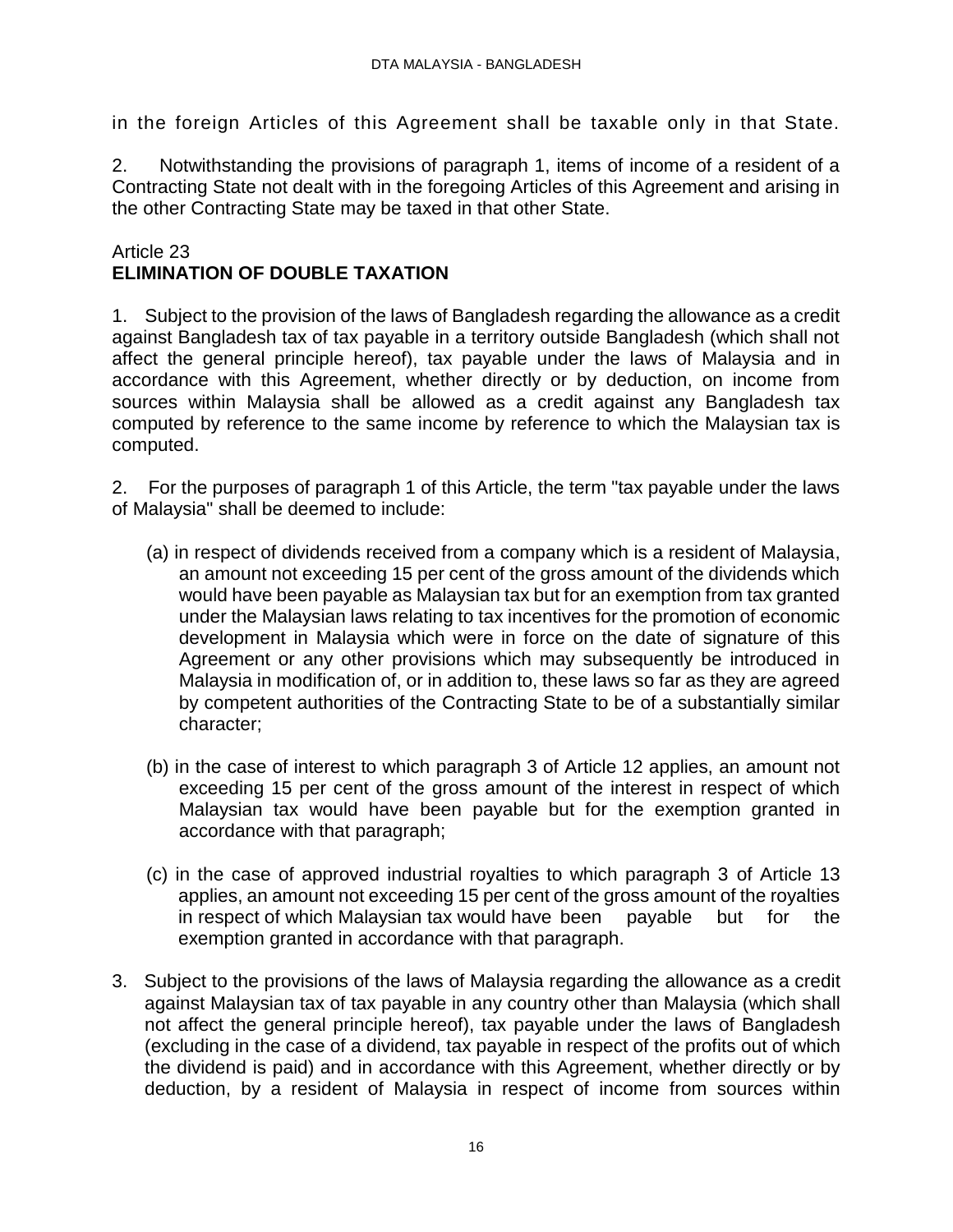Bangladesh which has been subjected to tax both in Bangladesh and Malaysia shall be allowed as a credit against Malaysian tax payable in respect of such income but in an amount not exceeding that proportion of Malaysian tax which such income bears to the entire income chargeable to Malaysian tax.

4. For the purposes of paragraph 3, the term "tax payable under the laws of Bangladesh" shall be deemed to include, as regards—

- (a) 15 per cent tax on dividends under paragraph 2 of Article 11,
- (b) 15 per cent tax on interest under paragraph 2 of Article 12, and
- (c) 15 per cent tax on royalties under paragraph 2 of Article 13, the amount of such tax which would have been payable but for the reduction of or exemption from tax in accordance with the special laws designed to promote economic development in Bangladesh effective on the date of signature of this Agreement or which may be introduced hereinafter in modification of, or in addition to the existing laws as agreed between the competent authorities of the Contracting States.

5. For the purposes of paragraph 1, where royalties derived by a resident of Bangladesh are, as film rentals, subject to cinematograph film-hire duty in Malaysia, that duty shall be deemed to be Malaysian tax.

### Article 24 **NON-DISCRIMINATION**

1. The nationals of a Contracting State shall not be subjected in the other Contracting State to any taxation or any requirement connected therewith which is other or more burdensome, than the taxation and connected requirements to which nationals of that other State in the same circumstances and under the same conditions are or may be subjected.

2. The taxation on a permanent establishment which an enterprise of Contracting State has in the other Contracting State shall not be less favourably levied in that other State than the taxation levied on enterprises of that other State carrying on the same activities in the same circumstances and under the same conditions.

3. Enterprises of a Contracting State, the capital of which is wholly or partly owned or controlled, directly or indirectly, by one or more residents of the other Contracting State, shall not be subjected in the first-mentioned Contracting State to any taxation or any requirement connected therewith which is other or more burdensome than the taxation and connected requirements to which other similar enterprises of that first-mentioned State are or may be subjected in the same circumstances and under the same conditions.

4. Nothing contained in paragraphs 1, 2 and 3 of this Article shall be construed as—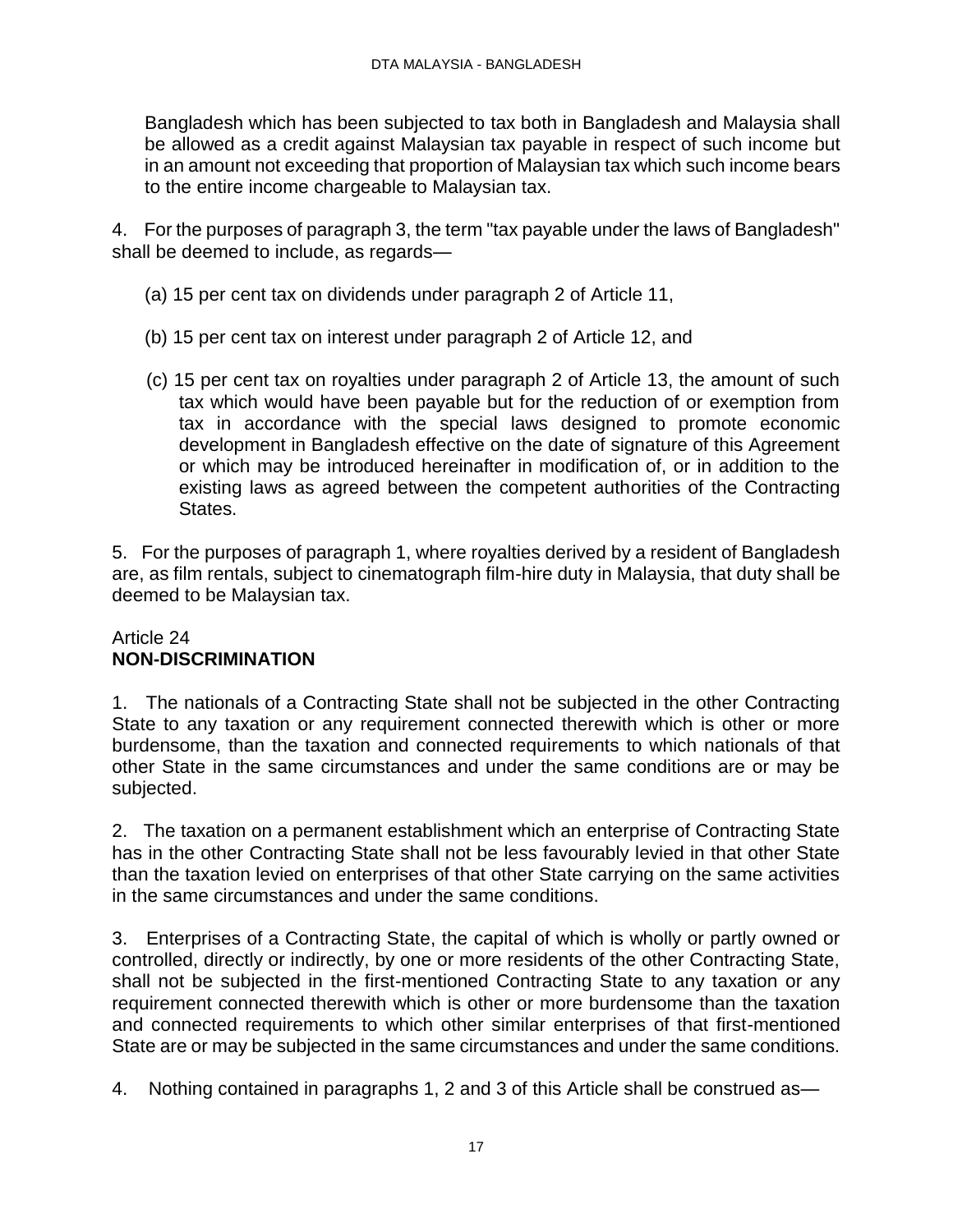- (a) obliging a Contracting State to grant to residents of the other Contracting State any personal allowances, reliefs and reductions which it grants to its own residents;
- (b) affecting any provisions of the tax laws of the respective Contracting States regarding the imposition of tax on non-resident persons as such; and
- (c) affecting any provisions of the tax laws of the respective Contracting States regarding any tax concessions granted to persons fulfilling specified conditions.
- 5. In this Article the term "taxation" means taxes which are the subject of this Agreement.

# Article 25 **MUTUAL AGREEMENT PROCEDURE**

1. Where a resident of a Contracting State considers that the actions of one or both of the Contracting States result or will result for him in taxation not in accordance with this Agreement, he may notwithstanding the remedies provided by the national laws of those States, present the case to the competent authority of the Contracting State of which he is a resident. The case must be presented within three years from the date of assessment or of the withholding of tax at the source whichever is later.

2. The competent authority shall endeavour, if the objection appears to it to be justified and if it is not itself able to arrive at an appropriate solution, to resolve the case by mutual agreement with the competent authority of the other Contracting State with a view to the avoidance of taxation not in accordance with this Agreement. If an agreement is reached, it shall be implemented notwithstanding any time limits prescribed in the tax laws of the **Contracting** 

States.

3. The competent authorities of the Contracting States shall endeavour to resolve by mutual agreement any difficulty or doubt arising as to the interpretation or application of this Agreement. They may also consult together for the elimination of double taxation in cases not provided for in this Agreement.

4. The competent authorities of the Contracting States may communicate with each other directly for the purpose of applying the provisions of this Agreement.

# Article 26 **EXCHANGE OF INFORMATION**

1. The competent authorities of the Contracting States shall exchange such information or document as is necessary for carrying out the provisions of this Agreement. Any information or documents so exchanged shall be treated as secret and shall not be disclosed to any persons or authorities other than those concerned with the assessment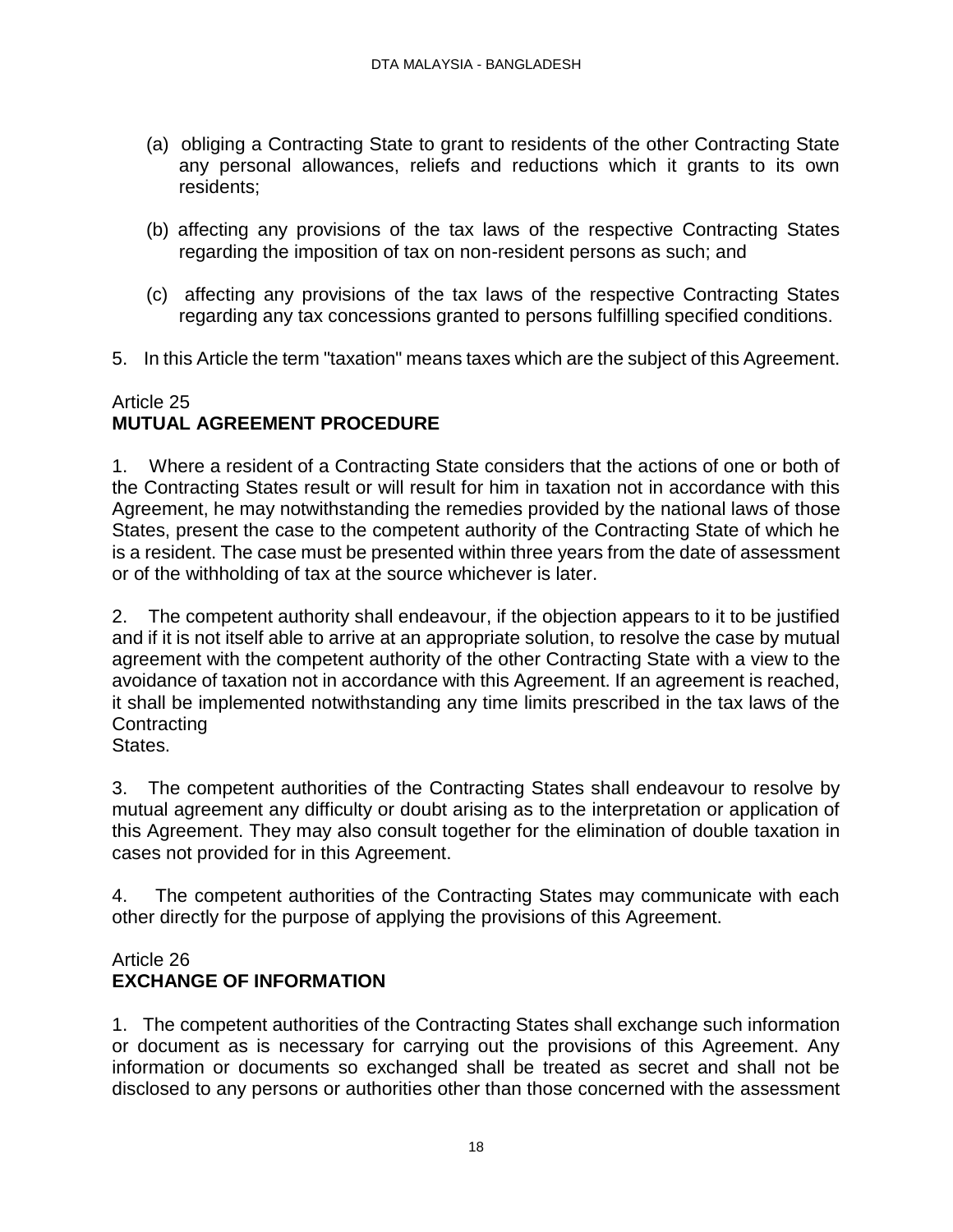or collection of the taxes which are the subject of this Agreement or the determination of appeals or the prosecution of offences in relation thereto.

2. In no case shall the provisions of paragraph 1 be construed so as to impose on a Contracting State the obligation:

- (a) to carry out administrative measures at variance with the laws or the administrative practice of that or of the other Contracting State;
- (b) to supply particulars which are not obtainable under the laws or in the normal course of the administration of that or of the other Contracting State;
- (c) to supply information or documents which would disclose any trade, business, industrial, commercial or professional secret or trade process, or information the disclosure of which would be contrary to public policy.

## Article 27 **DIPLOMATIC AND CONSULAR OFFICIALS**

Nothing in this Agreement shall effect the fiscal privileges of diplomatic or consular officials under the general rules of international law or under the provisions of special agreements.

# Article 28 **ENTRY INTO FORCE**

This Agreement shall come into force on the date when the last of all such things shall have been done in Bangladesh and Malaysia as are necessary to give the Agreement the force of law in Bangladesh and Malaysia respectively, and shall thereupon have effect for any year of assessment commencing on or after the first day of January, 1982.

### Article 29 **TERMINATION**

This Agreement shall continue in force indefinitely but either of the Contracting States may, on or before the thirtieth day of June in any calendar year after the year 1986 give notice of termination to the other Contracting State and, in such event this Agreement shall cease to be effective for any year of assessment commencing on or after the first day of January in the calendar year following that in which the notice is given.

IN WITNESS WHEREOF the undersigned, being duly authorised thereto by their respective Governments have signed this Agreement.

DONE at Dhaka this 19th day of April 1983 in three originals, each in Bahasa Malaysia, Bangla and English languages, all texts being equally authentic. In the case of any divergence of interpretation, the English text shall prevail.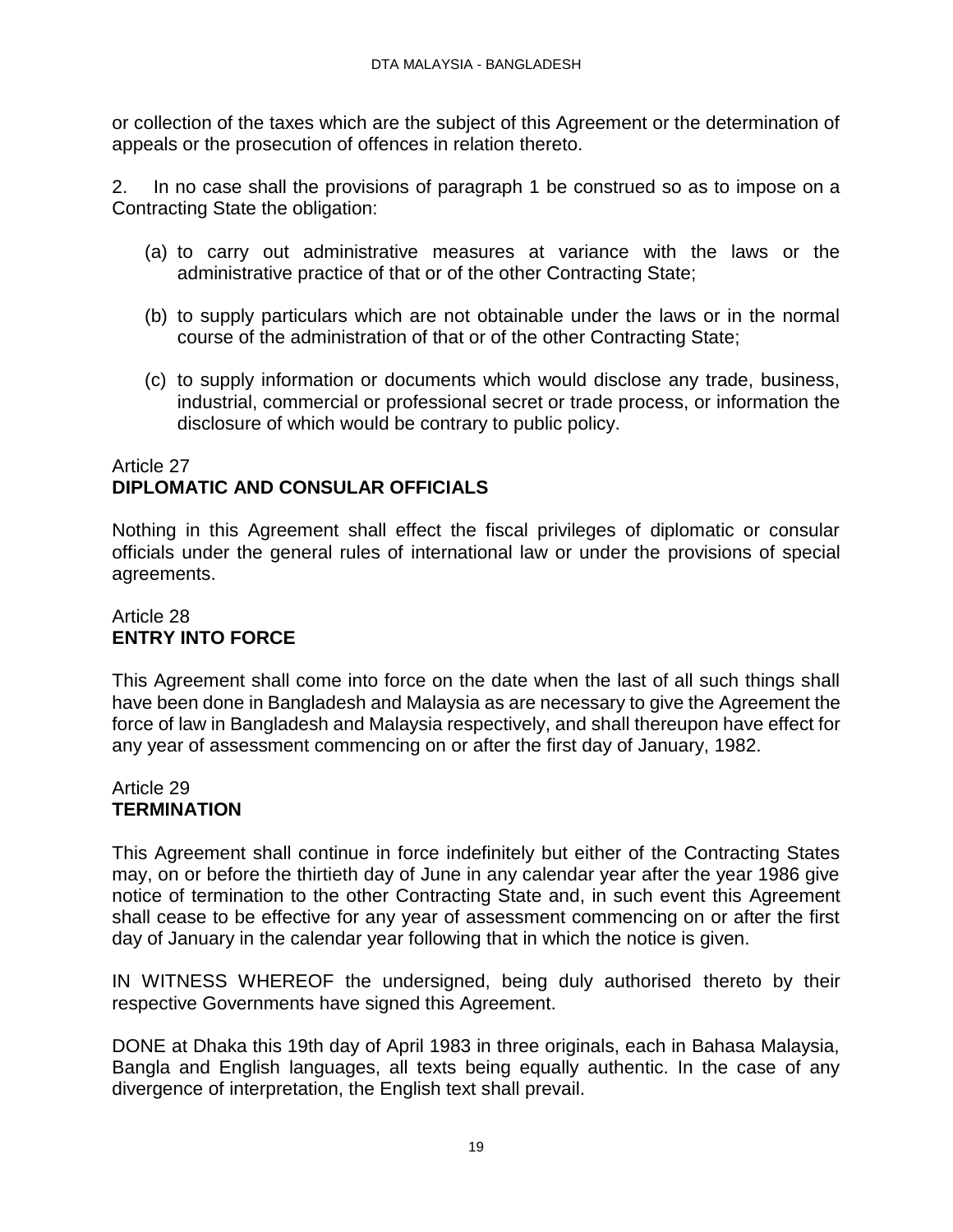# **PROTOCOL**

At the time of signing the Agreement between the Government of Malaysia and the Government of the People's Republic of Bangladesh for the Avoidance of Double Taxation and the Prevention of Fiscal Evasion with respect to Taxes on Income, the undersigned have agreed that the following provisions shall form an integral part of the Agreement:

2. In connection with Article 7 "Business Profits":

Nothing in this Agreement shall affect the operation of any law of a Contracting State relating to the taxation of income or profits from any insurance business provided that if the relevant law in force in either Contracting State at the date of signature of this Agreement is amended (otherwise than in minor respects so as not to affect its general character) the States shall consult with each other with a view to agreeing to any amendment of this paragraph that may be appropriate.

3. In connection with Article 11 "Dividends":

(1) If after the date of signature of the Agreement the system of taxation in Malaysia applicable to the income and distributions of companies is altered by the introduction of corporation tax (for which no credit or only partial credit is given to the shareholders) and further dividend tax, then Malaysian tax chargeable on dividends paid to a resident of Bangladesh shall not exceed 15 per cent of the gross amount of the dividends.

(2) Where, for the purposes of Article VII of the Agreement between the Government of Malaysia and the Government of the Republic of Singapore for the Avoidance of Double Taxation and the Prevention of Fiscal Evasion with respect to Taxes on Income signed in Singapore on 26th December, 1968—

- (a) a dividend was paid by a company—
	- (i) which was resident in both Malaysia and Singapore and the meeting at which the dividend was declared was held in Malaysia; or
	- (ii) which was resident in Singapore and at the time of payment of that dividend the company declared itself to be a resident of Malaysia, the dividend shall be deemed to have been paid by a company resident in Malaysia;

(b) a dividend was paid by a company—

(i) which was resident in both Malaysia and Singapore and the meeting at which the dividend was declared was held in Singapore; or